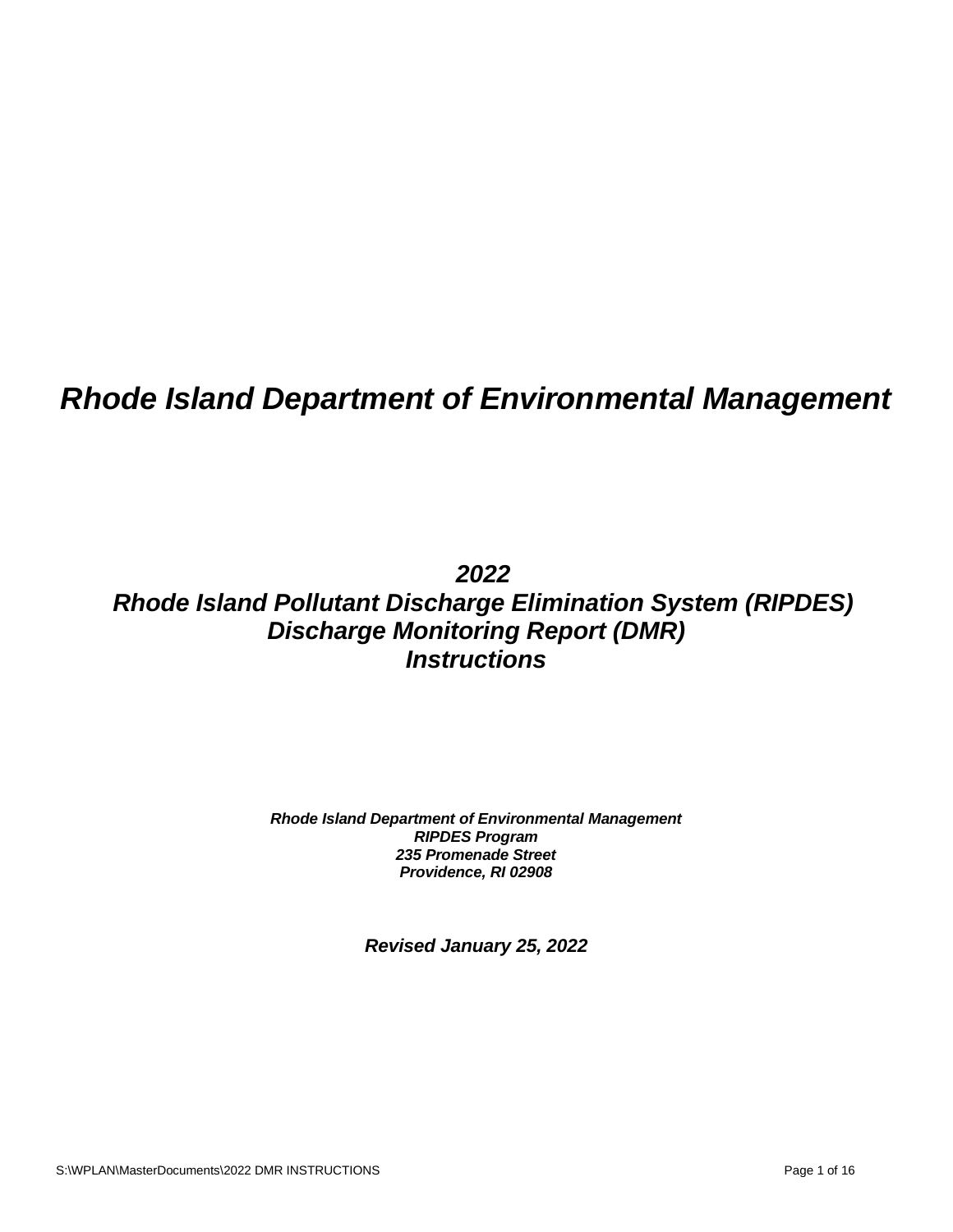#### **CHAPTER I: INTRODUCTION TO DMR FORM**

DMRs should be reviewed carefully so that permittees ensure that the pre-printed/electronic DMRs are consistent with the sampling and reporting requirements listed in the final permit document and so that the permittees familiarize themselves with the reporting requirements. It is important to check the pre-printed/electronic information (i.e., discharge number, monitoring period, parameter, permit limits, sampling frequency, etc.) and, if there are any discrepancies between the DMRs and the RIPDES permit, contact the RIPDES Program at 222-4700. You are legally obligated to report the information required in your permit despite any errors or omissions on the DMRs. After reviewing the DMRs for completeness, be sure to read these instructions to be certain you understand your reporting obligations.

If the DMRs include multiple sets of monitoring requirements to cover different production schemes, monitoring frequencies, monitoring requirements (benchmark monitoring, Effluent Limit Guidelines monitoring, Impaired water monitoring etc.), or climatic considerations for the same discharge point (outfall/pipe), the permittee is required to submit all DMRs for that discharge point (outfall/number). **In some circumstances, this may mean a permittee is reporting the same data point on multiple DMRs.** To access the electronic DMR for review, please follow the instructions below.

#### **1. DMR webform Search for Review and Data Entry:**

- a. Sign into your Central Data Exchange (CDX) account OR
	- Create a CDX account (for more information, see Chapter II of this document or review additional guidance documents at [www.dem.ri.gov/ripdesErule\)](http://www.dem.ri.gov/ripdesErule)
- b. Click on your role (hyperlinked) for the NDMR-RI: NetDMR program service,
- c. Click on "continue to NetDMR" (hyperlinked) to get to the NetDMR home Page.
- d. Select your permit ID from the drop-down menu on the Search All DMRs and CORs screen OR
- Request access to your permit (see additional guidance documents at [www.dem.ri.gov/ripdesErule\)](http://www.dem.ri.gov/ripdesErule),
- e. Click "update";
- f. Then enter a date range for the DMR Monitoring Period End Date OR the month and year the DMR is due; scroll down and click "Search". (ex. - 01/01/2021 to 03/31/2021).

**NOTE: NetDMR will only allow users to view DMRs for the current and past monitoring periods. Therefore, permittees are unable to view future DMRs through NetDMR**.

g. Scroll down and click "Search"

| Search:<br>All DMRs & CORs                                      | <b>DMRs Ready to Submit   Permit ID</b><br><b>Users</b>                                                                                                                                                                                                                                          |
|-----------------------------------------------------------------|--------------------------------------------------------------------------------------------------------------------------------------------------------------------------------------------------------------------------------------------------------------------------------------------------|
| All DMRs & Copies of Record (CORs)                              |                                                                                                                                                                                                                                                                                                  |
|                                                                 | Use the following fields to search for DMRs and CORs. Leaving a field blank will instruct NetDMR not to filter on that field.                                                                                                                                                                    |
| <b>Permit ID:</b><br>$\bullet$                                  | ΛIΙ<br>v                                                                                                                                                                                                                                                                                         |
| $O$ Facility:                                                   | All<br>✓                                                                                                                                                                                                                                                                                         |
| <b>Permitted Feature:</b>                                       | All<br>▽                                                                                                                                                                                                                                                                                         |
| <b>Discharge:</b>                                               | All<br>◡                                                                                                                                                                                                                                                                                         |
| <b>Monitoring Period End</b><br>$\bullet$<br>Date (MPED) Range: | $\overline{\Box a}$ (mm/dd/yyyy)                                                                                                                                                                                                                                                                 |
| <b>DMR</b> Due Date:<br>O.                                      | Month<br>$\vee$ Year<br>$\checkmark$                                                                                                                                                                                                                                                             |
| <b>Edited or Submitted</b><br>By:                               | <b>All</b><br>◡                                                                                                                                                                                                                                                                                  |
| <b>Status:</b>                                                  | Ready for Data Entry<br>$\mathbf{A}$<br>盀<br><b>NetDMR Validation Errors</b><br>(Hold down CTRL or Mac command key to select/deselect multiple).<br><b>NetDMR Validated</b><br>Imported<br>Signed & Submitted<br>Submission Errors/Warnings<br>$\overline{\phantom{a}}$<br>Completed with Errors |
| Scheduled/Unscheduled:                                          | All<br>$\overline{\mathsf{v}}$                                                                                                                                                                                                                                                                   |
| <b>COR Confirmation #:</b>                                      |                                                                                                                                                                                                                                                                                                  |
|                                                                 | Search   Clear All Fields<br>Only DMRs and CORs for which the monitoring period has begun will be returned. Future DMR forms are not displayed. A maximum of 200 DMRs are returned.                                                                                                              |
|                                                                 |                                                                                                                                                                                                                                                                                                  |

h. The result screen on the next page should show you forms that are available and "ready for data entry". Please make sure the next step column is auto-populated to read "edit DMR" and click the "Go" button next to it.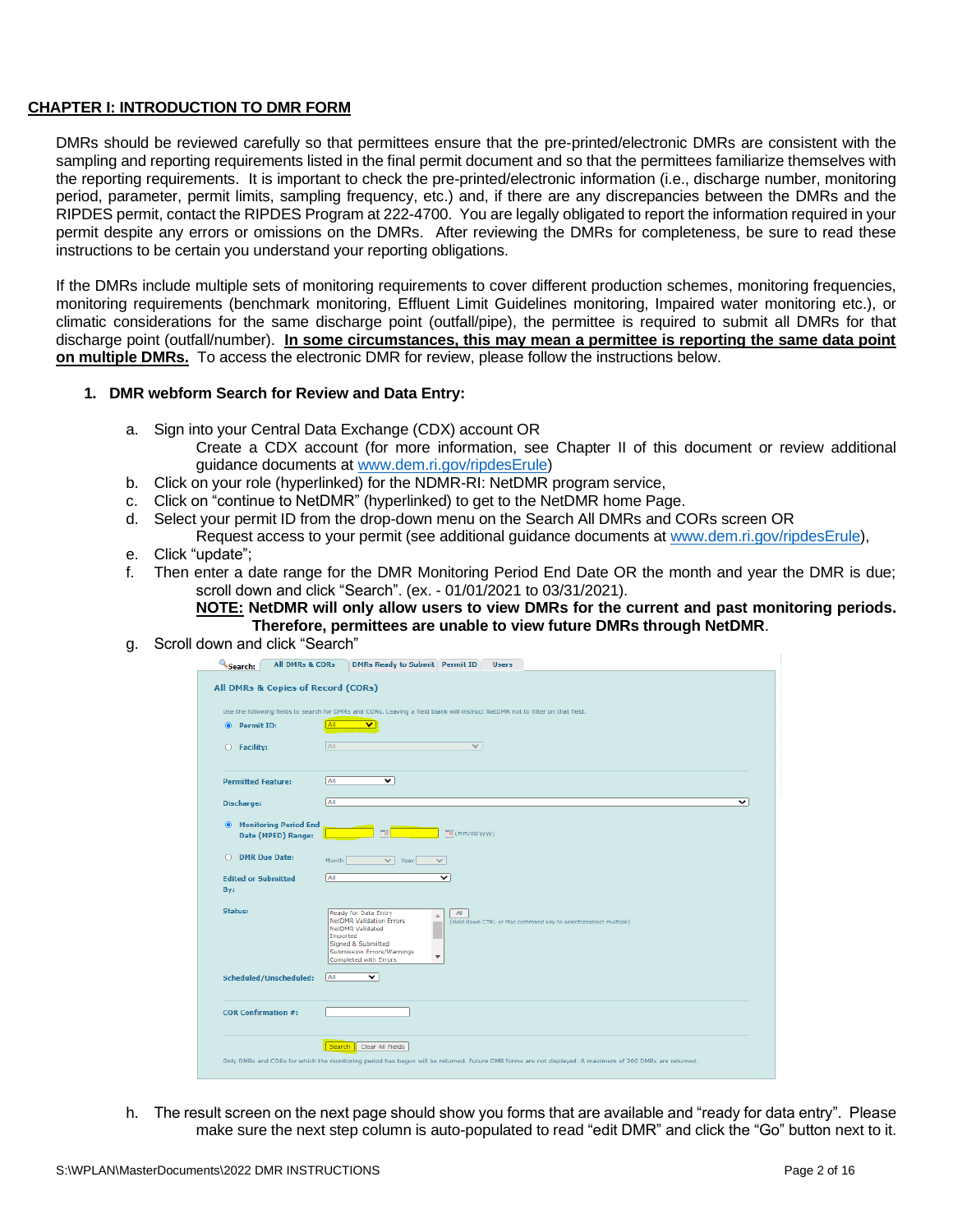| Next Step(s)  | <b>Permit ID</b> | <b>Facility</b>    | <b>Permitted</b><br><b>Feature</b> | <b>Discharge</b> | <b>Discharge Description</b> | <b>Monitoring</b><br><b>Period End Date</b> | Scheduled/<br><b>Unscheduled</b> | <b>DMR</b> Due<br><b>Date</b> | <b>Status</b>           |  |
|---------------|------------------|--------------------|------------------------------------|------------------|------------------------------|---------------------------------------------|----------------------------------|-------------------------------|-------------------------|--|
|               |                  |                    |                                    |                  |                              |                                             |                                  |                               |                         |  |
| Edit DMR V Go | NCXDMR001        | <b>FAC</b><br>SITE | 001                                | $001-A$          | (no description)             | 03/31/17                                    | Scheduled                        | 04/24/17                      | Ready for Data<br>Entry |  |
| Edit DMR V Go | NCXDMR001        | FAC<br>SITE        | 001                                | $001 - B$        | (no description)             | 03/31/17                                    | Scheduled                        | 04/15/17                      | Ready for Data<br>Entry |  |
| Edit DMR V Go | NCXDMR001        | FAC<br><b>SITE</b> | 002                                | $002 - A$        | (no description)             | 03/31/17                                    | Scheduled                        | 04/24/17                      | Ready for Data<br>Entry |  |
| Edit DMR V Go | NCXDMR001        | FAC<br>SITE        | 003                                | $003-A$          | (no description)             | 03/31/17                                    | Scheduled                        | 04/05/17                      | Ready for Data<br>Entry |  |

- i. For further data entry instructions, please refer to the NetDMR User Guide section 4.2 available at [www.dem.ri.gov/ripdesErule.](http://www.dem.ri.gov/ripdesErule) Frequently Asked Questions are also available at <http://www.dem.ri.gov/programs/water/permits/ripdes/reporting-guidance-netdmr.php>
- **2. Description of the paper DMR and DMR webform:** Figure 1. Top Half of DMR Webform in NetDMR

#### **Q** View All |  $\overline{B}$  Clear Parameter Fields |  $\overline{Q}$  Save & Continue |  $\overline{Q}$  Save & Exit |  $\oplus$  Print Friendly View |  $\overline{Q}$  Cancel/Back to Search Results

#### **d** Edit DMR

| Collapse<br>Header                 |                             |                           |                                                       |
|------------------------------------|-----------------------------|---------------------------|-------------------------------------------------------|
| <b>Permit</b>                      |                             |                           |                                                       |
| <b>Permit ID:</b>                  | RI0100005                   | Major:                    | $\blacktriangledown$                                  |
| <b>Permittee:</b>                  | <b>BRISTOL TOWN HALL</b>    | <b>Permittee Address:</b> | <b>10 COURT STREET</b>                                |
| <b>Facility:</b>                   | <b>BRISTOL WPCF</b>         | <b>Facility Location:</b> | BRISTOL, RI 02809-2208<br>2 PLANT AVENUE BRISTOL WWTF |
| <b>Permitted Feature:</b>          | 001 - External Outfall      | Discharge:                | BRISTOL, RI 02809<br>A - WASTEWATER                   |
| <b>Report Dates &amp; Status</b>   |                             |                           |                                                       |
| <b>Monitoring Period:</b>          | From 03/01/19 to 03/31/19   | <b>DMR Due Date:</b>      | 04/15/19                                              |
| Status:                            | <b>Ready for Data Entry</b> |                           |                                                       |
| <b>Principal Executive Officer</b> |                             |                           |                                                       |
| <b>First Name:</b>                 |                             | <b>Last Name:</b>         |                                                       |
| Title:                             |                             | <b>Telephone:</b>         |                                                       |
| No Data Indicator (NODI)           |                             |                           |                                                       |
| Form NODI:                         | $\checkmark$                |                           |                                                       |

Showing Parameters 1 - 10 of 17 4 11 2

|                    | <b>Parameter</b>         | <b>NODI</b><br>List |                             | <b>Quantity or Loading</b>                   |                              |                       | <b>Quality or Concentration</b>  |                     |                              |     |                          | Smpl.        |
|--------------------|--------------------------|---------------------|-----------------------------|----------------------------------------------|------------------------------|-----------------------|----------------------------------|---------------------|------------------------------|-----|--------------------------|--------------|
| Code $\triangle$   | <b>Name</b>              |                     | Value 1                     | Value 2                                      | <b>Units</b>                 | Value 1               | Value 2                          | Value 3             | <b>Units</b>                 | Ex. | <b>Analysis</b><br>List  | Type<br>List |
| 00310              | BOD, 5-day, 20<br>deg. C | Smpl.               | $\ddot{\phantom{1}}$<br>$=$ | ∣≕ ∨                                         | Ib/d<br>$\checkmark$<br>List | $\checkmark$<br>$=$   | $\vert \cdot \vert$ $\vee \vert$ | $= 4$               | mg/L<br>$\checkmark$<br>List |     | 03/07<br>$\checkmark$    | $24 \times$  |
| 1 - Effluent Gross |                          |                     |                             |                                              |                              |                       |                                  |                     |                              |     |                          |              |
| Season: 0          |                          | Req.                |                             | <= 948 Monthly Average <= 1580 Daily Maximum | Pounds per<br>Dav            | <= 30 Monthly Average | <= 45 Weekly Average             | <= 50 Daily Maximum | Milligrams per<br>Liter      |     | <b>Three Per</b><br>Week | COMP24       |
| NODI:              | $\checkmark$             | <b>NODI</b>         | $\checkmark$                | $\checkmark$                                 |                              | $\checkmark$          | $\checkmark$                     | $\checkmark$        |                              |     |                          |              |
| 00310              | BOD, 5-day, 20<br>deg. C | Smpl.               | ⊪∍ ∨                        | $\blacksquare$                               | lb/d<br>$\checkmark$         | $\checkmark$          | $\checkmark$<br>$=$              | $\vert \cdot \vert$ | mg/L<br>$\checkmark$<br>List |     | 03/07<br>$\checkmark$    | $24 \times$  |
|                    | G - Raw Sewage Influent  |                     |                             |                                              | List                         |                       |                                  |                     |                              |     |                          |              |

#### **a. Permit ID Number**

Verify that the correct RIPDES permit number appears on the DMR/webform. All correspondence regarding the facility, including DMRs and report submissions, must prominently display the permit number.

#### **b. Major**

Verify that the major status is correct for the permit ID. Please refer to 250 RICR-150-10-1.4(A)(55) for definition.

#### **NOTE: all General Permits issued by RIPDES will be considered minor (box is unchecked) regardless of the facility activity.**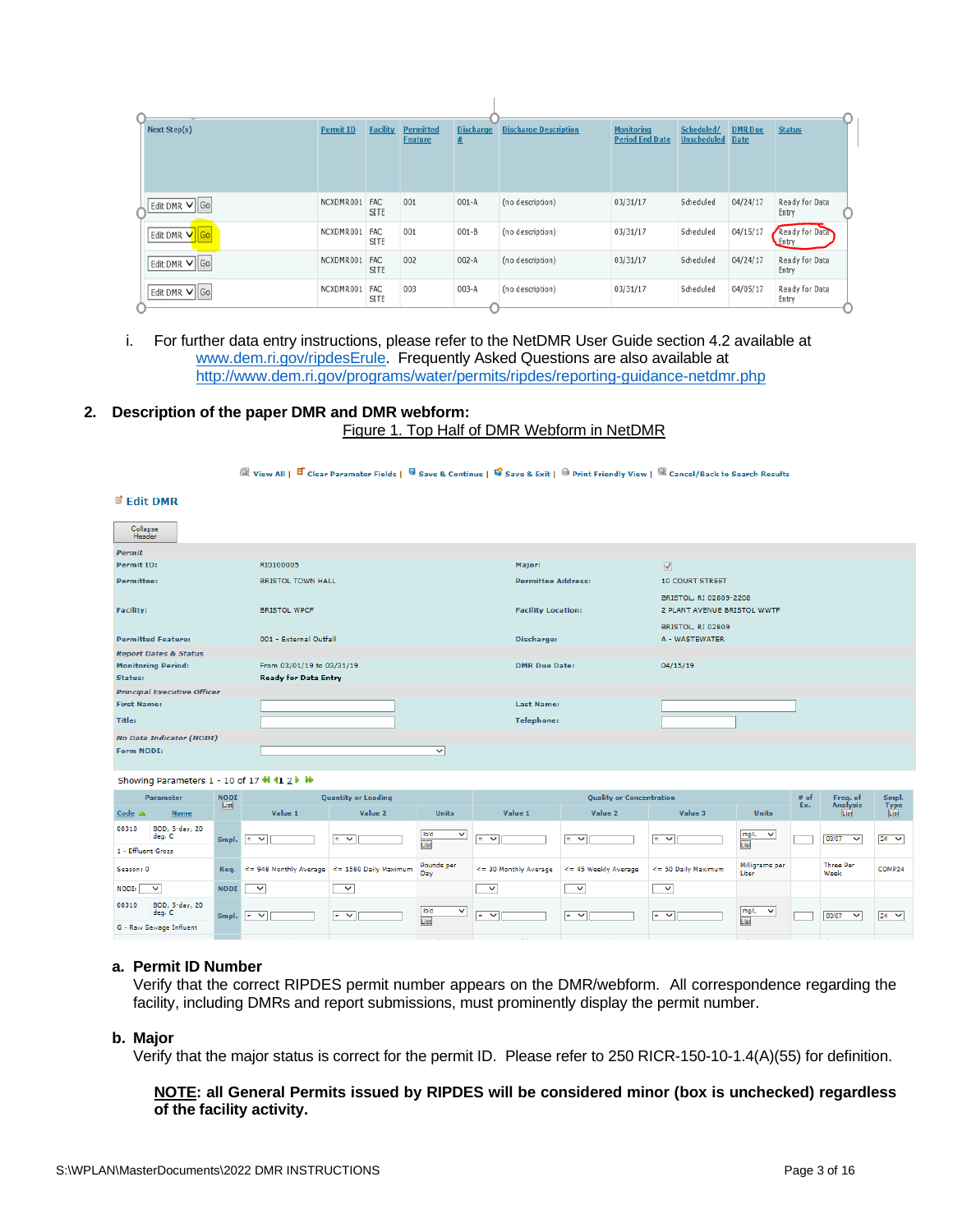#### **c. Permittee Name/Address/Facility/Location**

Verify that the correct corporate/municipal name and mailing address and correct facility name and location appears in the top of the DMR/webform.

#### **d. Permitted Feature/Discharge Number (Outfall/Pipe)/Discharge Name/Monitoring Period**

A separate DMR form is generated for each monitoring period and for each Discharge Number (Outfall/Pipe). The Monitoring Period is in the Report Dates & Status section of the webform and printed in the boxes below the permit and discharge boxes in the paper DMR. The Monitoring Period refers to the beginning and ending date range for when a sample must be collected. Verify that you are reporting data on the DMR for the correct Discharge (outfall/pipe) and the correct Monitoring Period. Additionally, verify that the data reported is for the correct discharge location for each subsequent monitoring period (ex. If 001 on your notice of intent (NOI) or application is described as "outfall by west dock", always report data for "outfall by west dock" on the 001 DMRs).

#### **NOTE: Some multi-sector general permittees may be required to report the same data result from the lab on multiple DMRs or in multiple data fields. The RIDEM is working with the EPA to minimize this duplicative effort.**

#### **e. Principal Executive Officer**

This is name, title, and phone number of the person who is responsible for signing the DMR. Please review 40 CFR 122.22 and 250-RICR- 150-10-1.12 for details on who can sign and submit reports.

#### **f. Form NODI (webform only) or "No Discharge" check box (paper DMR only)**

If there was no discharge for the entire monitoring specified on the paper DMR, the permittee can simply mark an "X" in the No Discharge box of the paper DMR, and sign and submit the report. If a permittee did not have a discharge, or had a discharge but does not have data to report for the monitoring period, the Form NODI field on the webform can be populated by selecting a No Data Indicator (NODI) code from the drop-down box. See Chapter I.i.4 "Missing or Unavailable data" in this guidance document for more information on selecting the appropriate NODI code.

## **g. Parameter Column**

The boxes in the column at the far left of the DMR contain the name and computer identification code, discharge type and code (i.e., 1 - Effluent Gross), and Season for each pollutant parameter that must be reported. Seasonal parameters are only shown on the DMR/webform for the monitoring period stipulated in the permit. Parameters that must be reported less frequently than monthly (i.e., quarterly, semi-annually, etc.) will have their own DMR/webform and are due after the last month of the monitoring period. Sampling for these parameters may be performed any time during the monitoring period, unless otherwise specified in your permit. Verify that these parameters reflect your RIPDES permit requirements.

#### **h. Permit Requirement Row**

The permit requirement row is indicated by "Req." in a blue box for each parameter on the webform and lists the permit effluent limit for each parameter and the statistical basis on which the information must be reported (i.e., monthly average, daily maximum, etc.). If your permit does not specify a limit for the parameter, but monitoring and reporting is required, the DMR lists the words "Req Mon" followed by a narrative description of the statistical basis on which the information must be reported. The permit requirement row also lists the units (i.e., lb/d, mg/l, ug/l, etc.) in which the sample measurement values must be reported, the frequency of analysis, and sample type specified for each parameter. Verify that the information contained in the permit requirement row for each parameter reflects your RIPDES permit requirements once your new permit has been authorized and every time you report DMR data.

#### **i. Sample Measurement Row**

The sample measurement row is indicated by "Smpl." In a blue box for each parameter on the webform. The results of sample analyses conducted during the monitoring period must be reported wherever there are blank boxes in the sample measurement rows. Boxes containing asterisks, "\*\*\*\*\*\*\*\*", on paper DMRs do not require sample measurements to be reported. The monitoring frequencies specified in the RIPDES permit are minimum monitoring frequencies. Any additional monitoring conducted using 40 CFR Part 136 approved methods, even if it is beyond the minimum frequency, must be reported in the sample measurement rows (if you are able to do so, i.e. – monthly average, etc.). Such increased frequencies of sampling shall be reported in the Frequency of Analysis block and in your cover letter for the paper DMR/webform. When reporting results on the webform, please verify that the pre-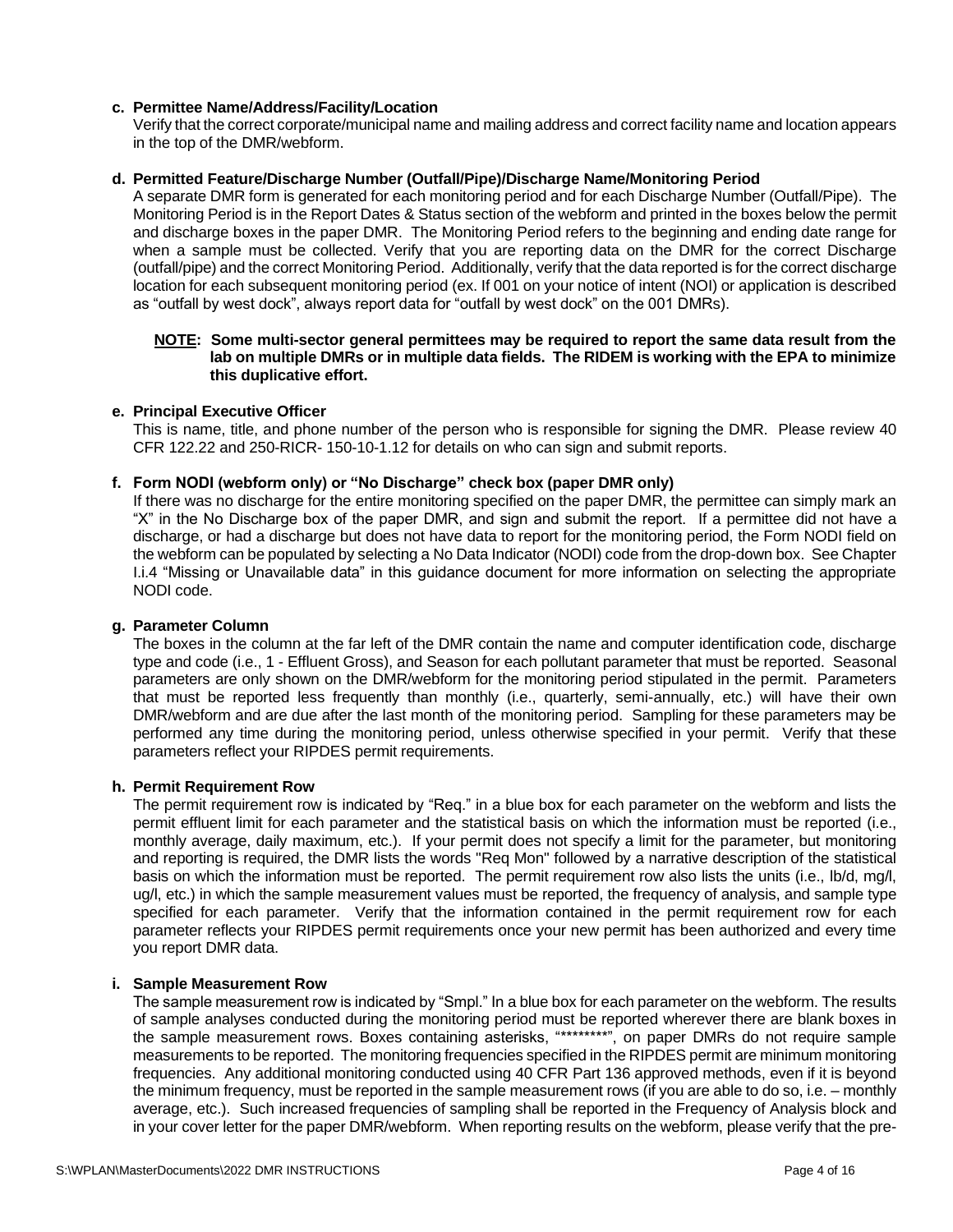populated Units, Frequency of Analysis and Sample Type match the actuals measured. If the webform is incorrect, you must select the actual value from the drop-down menus and report the deviation from your permit requirements in your attached cover letter. If you need descriptions for each computer code, you can select the gray "list" button located at the top of each column header or under the pre-populated units field.

- **(1) Detection Limits**: The detection limit of the analytical method used to monitor a given pollutant must be equal to, or less than, the minimum detection limit (MDL) specified in the facility's RIPDES permit. If an MDL is not specified in the facility's RIPDES permit, then the detection limit of the analytical method used to monitor the pollutant must be equal to or less than the permit limit or benchmark for that pollutant. For pollutants that have neither an MDL specified in the permit nor a permit limit or benchmark, the detection limit of the analytical method used to monitor the pollutant must be equal to or less than the applicable water quality criterion for that pollutant from the Rhode Island Water Quality Regulations 250-RICR-150- 05-1.26. In instances where there is no permit MDL, there is no permit limit or benchmark, and there is no analytical method that has an MDL equal to or less than the water quality criteria for that pollutant, the permittee shall use the 40 CFR Part 136 approved method that has the lowest detection limit for the given pollutant. See section below for reporting "less than detect" results.
- **(2) Reporting "Less than Detect" for Concentration Data**: When calculating non-bacteria sample averages using multiple sample results for reporting on DMRs, results that are less than the MDL specified in your permit shall be replaced with zeroes and the average calculated. If the MDL on the lab report is higher than the MDL specified in your permit (i.e. – not sufficiently sensitive methods), the MDL on the lab report must be used as the data value in your calculations. If all sample results are below the MDL specified in your permit, the data shall be reported as zero. In no case shall non-numeric sampling results be reported on DMRs (i.e., "below detection" or "BDL", "trace" or "TR", "non-detect", "ND", < #, etc.). The calculated value shall be reported on the DMR and a detailed explanation of how the average was calculated, including all individual sample results that were less than MDL, shall be included in the DMR cover letter.

**EXAMPLE**: A facility is required to collect 5 monthly samples of final effluent and analyze the samples for Total Iron concentration. The facility is also required to report the monthly average **concentration** results on their DMR. The facility is not required to calculate **pollutant load**. The monthly average is the sum of all the sample results divided by the number of samples. The MDL specified in the permit for Total Iron is 20 µg/L.

> The sample results are: Sample 1: 2,000 µg/L Sample 2: < 30 µg/L Sample 3: ND  $\mu$ g/L (lab MDL = 5 ug/L) Sample 4: <20 µg/L Sample 5: 300 µg/L

The Total Iron monthly average concentration is:  $(2000+30+0+0+300)/5 = 466$  ug/L The facility should report a Total Iron monthly average concentration of 466 µg/L on the DMR.

If only one non-bacteria sample was collected for the monitoring period, and this sample was analyzed using 40 CFR Part 136 approved methods and the lab report stated the result was less than the MDL specified in the permit, then the permittee is required to report a zero value (0) in the DMR/webform and list the detection limit for the parameter(s) in your cover letter. If the MDL in the lab report is higher than the MDL specified in the permit (i.e. – not sufficiently sensitive methods), the MDL in the lab report must be reported as the data value on the DMR/webform.

Please see Chapter III.4 "Bacteria Reporting" section of this document for calculating/reporting "less than detect" bacteria data.

**EXAMPLE:** A facility is required to collect 1 monthly sample of final effluent and analyze the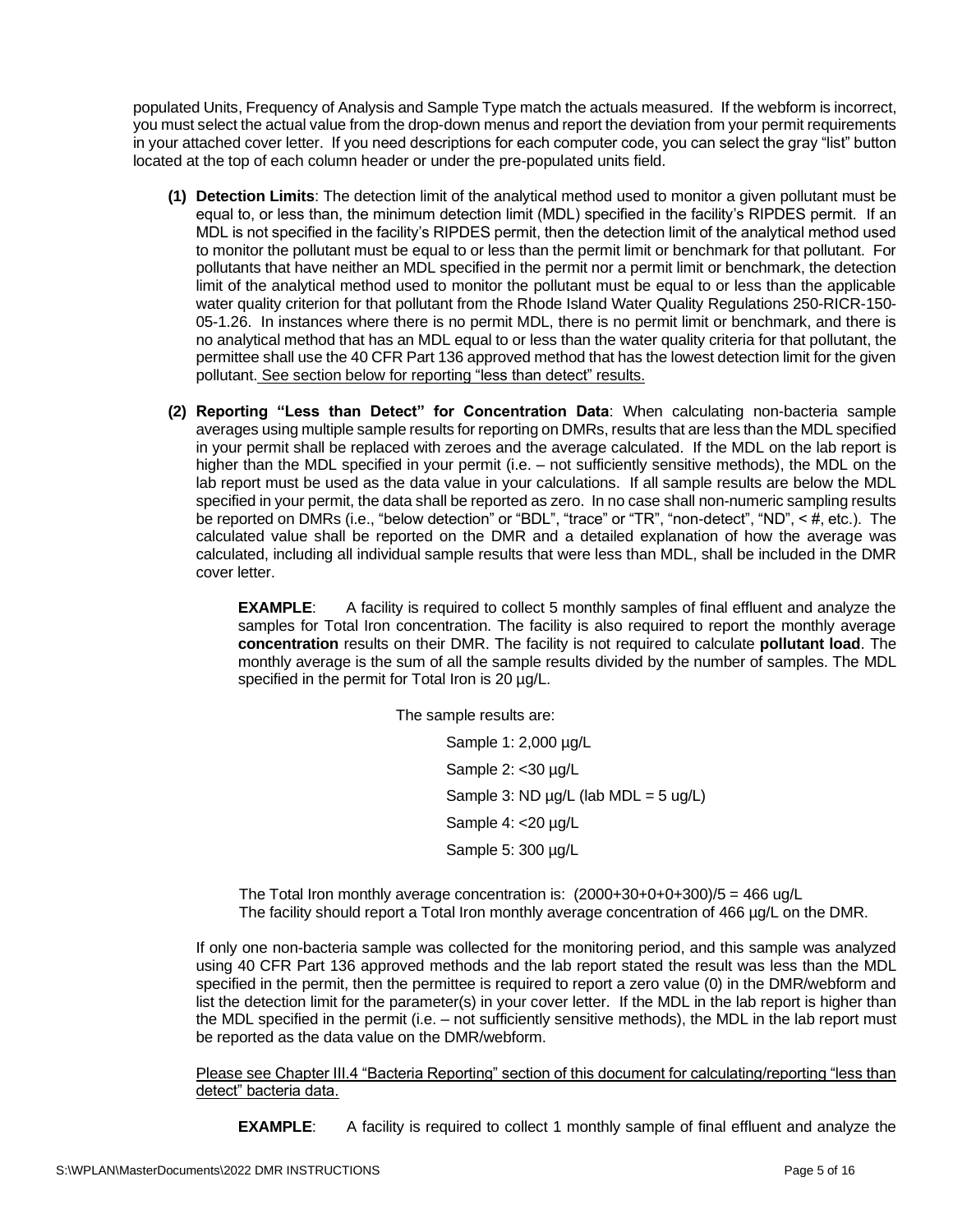samples for Total Iron concentration. The facility is also required to report the monthly average **concentration** result on their DMR. The facility is not required to calculate **pollutant load**. The MDL specified in the permit for Total Iron is 20  $\mu$ g/L.

> The sample results are: Sample 1:  $<$ 20  $\mu$ g/L

The facility should report a Total Iron monthly average concentration of 0.0 µg/L on the DMR.

**(3) Reporting "Less than Detect" for Loading (or Quantity) Data:** For the sole purpose of calculating pollutant loads (i.e.  $-$  lb/day), if the lab report states the result is "ND" or "non-detect",  $\lt$  #, "below detection" or "BDL", "trace" or "TR", etc., the permittee must use the detection limit in the loading calculation, not zero (0).

See Chapter III.1 "Mass Reporting" section of this document for more information.

**(4) Missing or Unavailable Data**: Do not leave a box or entire paper DMR/webform that requires measurement data empty or blank. If a measurement is required and a box is left empty it will result in a permit violation unless there is a valid reason for missing data. Regardless of the circumstance, one of the following "No Data Indicator" (NODI) codes must be entered in place of the unavailable monitoring data on the paper DMR/webform and a detailed explanation of why the data is not available shall be included in the DMR Comments section and the DMR cover letter. If applicable, the DMR cover letter should also provide what measures have been implemented to prevent missing data in the future.

| NODI Code     | Description                                                                                                                                            |
|---------------|--------------------------------------------------------------------------------------------------------------------------------------------------------|
| "NODI = $2$ " | - Operation Shutdown                                                                                                                                   |
| "NODI = $A$ " | - General Permit Exemption (i.e. - met benchmarks)                                                                                                     |
| "NODI = $9"$  | - Conditional Monitoring - Not Required this Period                                                                                                    |
| "NODI = $C$ " | - No Discharge                                                                                                                                         |
| "NODI = $E$ " | - Failed to Sample/Required Analysis Not Conducted                                                                                                     |
| "NODI = $P$ " | - Laboratory Error or Invalid Test                                                                                                                     |
| "NODI = $N$ " | - Not Constructed (only to be used if the facility/process from which the<br>discharge occurs has not been constructed, so that there is no discharge) |
| "NODI = $T$ " | - Environmental Conditions - Monitoring not Possible                                                                                                   |

#### **NOTE: Permittees should never submit a DMR with NODI = C prior to the close of the monitoring period.**

#### **j. No. Ex. (Number of Exceedances) Column**

If all samples are measured at, or below, the permit limit, enter "0" (zero) on the paper DMR/webform. Otherwise, enter the number of actual sample measurements that exceeded the permit requirements (maximum and/or minimum, 7-day average, etc.) for each parameter. The number should be the total of all exceedances of numeric permit limits measured during the reporting period, both of loading and concentration limits. If the laboratory reports values of less than the minimum detection level (< MDL) and that value exceeds the permit limit, this is considered an exceedance and should be included in the total number of exceedances. If the laboratory reports a numeric value that is greater than the benchmark and there are no other permit limits for that pollutant, this is not considered an exceedance and "0" (zero) can be reported for that pollutant.

#### **k. Units**

Verify that the units reported for each parameter match what is required on the paper DMR/webform. The permittee will need to convert the analytical lab result to reflect the appropriate units on the paper DMR. If the required units on the DMR webform does not reflect the actual units, the permittee must convert the result to the required units unless the conversion is not possible (i.e. – MPN/100ml can not be converted to CFU/100ml). The required units are specified in the permit requirement row. If a conversion is not possible, please report the actual units and explain the discrepancy in your cover letter.

#### **l. Frequency of Analysis Column**

Select the actual frequency from the drop-down menu in which samples were taken during the reporting period.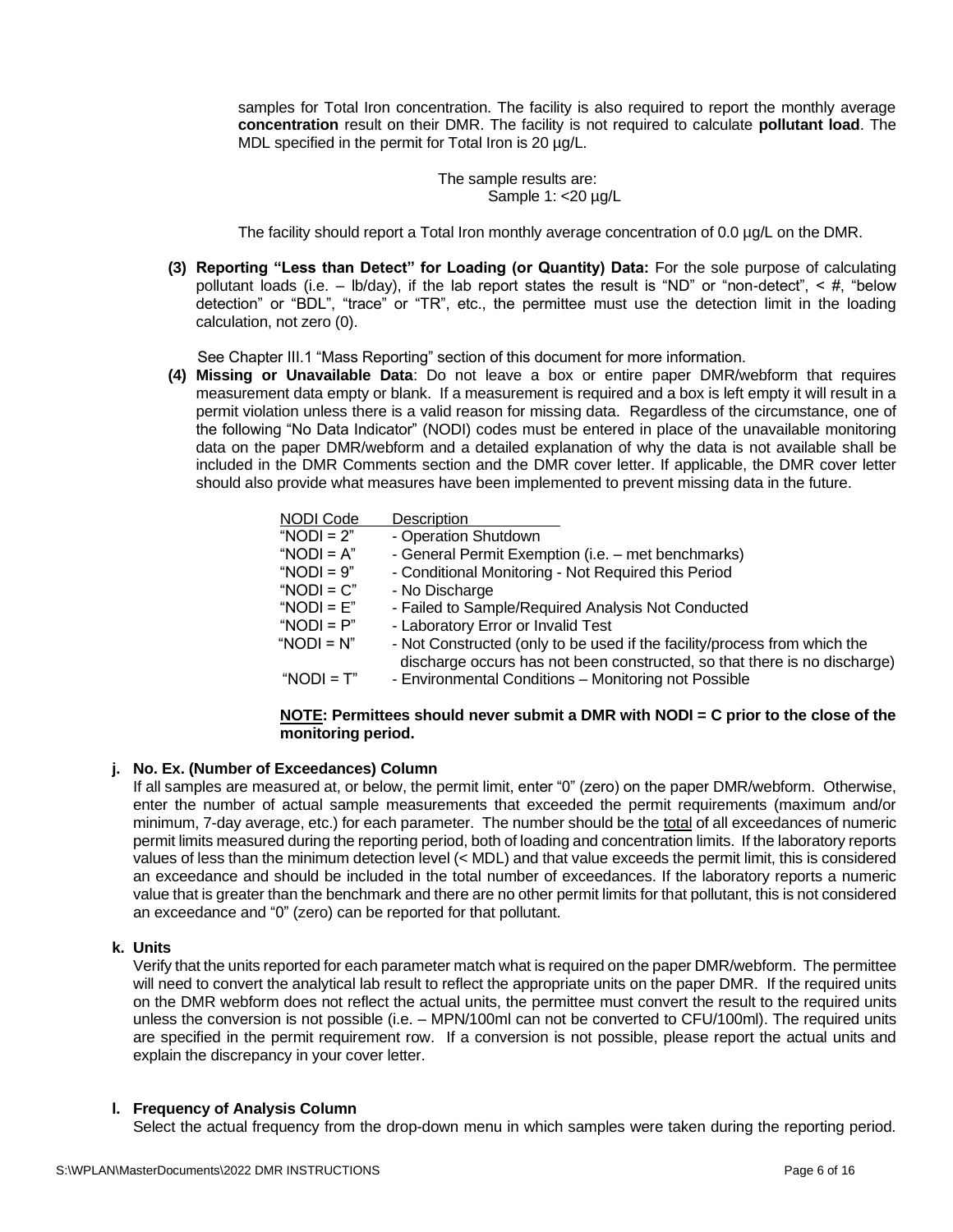The minimum frequency is specified in the permit requirement row. In instances where samples are taken at an increased frequency for a temporary, short-term basis, the sample frequency for the majority of the samples should be entered in this row and the temporary increased frequency should be reported on the DMR cover letter.

**EXAMPLE:** A facility normally samples 3/week and sampled 3/week for the first 3 weeks of the month. On the last week of the month the permittee sampled 5 times. The permittee should enter 3/week in the Frequency of Analysis box and in the cover letter indicate that samples were taken at an increased frequency of 5/week for the last week of the reporting period.

#### **NOTE: Multi-sector General permittees who sampled more than twice per reporting period MUST report the minimum result and the maximum result on the DMR webform, and include the additional data point for each pollutant in a certified table in the DMR cover letter.**

Similarly, if the permittee sampled less than the frequency specified in the permit (but still has some sampling data for the monitoring period), the sample frequency for the majority of the samples should be reported in the Frequency of Analysis box and a detailed explanation of the failure to sample at the required frequency should be reported on the DMR cover letter.

**EXAMPLE:** A facility normally samples 3/week and sampled 3/week for the first 3 weeks of the month. On the last week of the month the permittee missed a sample and only sample twice. The permittee should enter 3/week in the Frequency of Analysis box and in the cover letter indicate why the third sample was not taken during the last week of the month and what measures have been implemented to prevent missing samples in the future.

**NOTE: Multi-sector General permittees who sampled less than twice per reporting period MUST report the result in the minimum field, and a NODI code in the maximum field on the DMR webform, and include an explanation in the comments section and DMR cover letter.**

#### **m. Sample Type Column**

Enter the actual sample type analyzed during the reporting period. If the pre-populated DMR webform does not reflect the actual sample type, the permittee will need to select the actual sample type from the drop-down menu and report the deviation from your permit requirements in the DMR cover letter. The required sample type is specified in the permit requirement row.

| <b>Edit Check Errors</b>      |                   |  |
|-------------------------------|-------------------|--|
| No results.                   |                   |  |
| <b>DMR</b> Comments           |                   |  |
|                               |                   |  |
| <b>Comments</b>               |                   |  |
|                               |                   |  |
|                               |                   |  |
| <b>Attachments</b>            |                   |  |
| Add Attachment<br>No results. |                   |  |
| <b>Report Last Saved By</b>   |                   |  |
| User:                         |                   |  |
| Name:                         |                   |  |
| E-Mail:                       |                   |  |
| Date/Time:                    | 03/05/19 3:30 EST |  |
|                               |                   |  |

#### Figure 2. Bottom of DMR Webform in NetDMR

G Save & Continue | G Save & Exit | Sign & Submit | Q Cancel/Back to Search Results

#### **n. DMR Comments/Comments Sections**

Please note any printed comments or instructions that appear on the bottom of the paper DMR or in the DMR Comments section of the webform. The comments section should be populated when a NODI code is used. Further, the DMR cover letter should include any information populated in the Comments section.

#### **o. Add Attachment Button (webform only)/Cover Letter**

Utilize the "Add Attachment" button at the bottom of the electronic DMR webform to add the required attachments to your DMR submission. See the NetDMR Troubleshooting Webpage for more information on how to add attachments at [http://www.dem.ri.gov/programs/water/permits/ripdes/reporting-guidance-netdmr.php.](http://www.dem.ri.gov/programs/water/permits/ripdes/reporting-guidance-netdmr.php) At a minimum, a cover letter is required for each DMR due date (i.e. - one cover letter for all DMRs due on the same day). The cover letter should include a written explanation of all permit violations, including, but not limited to, all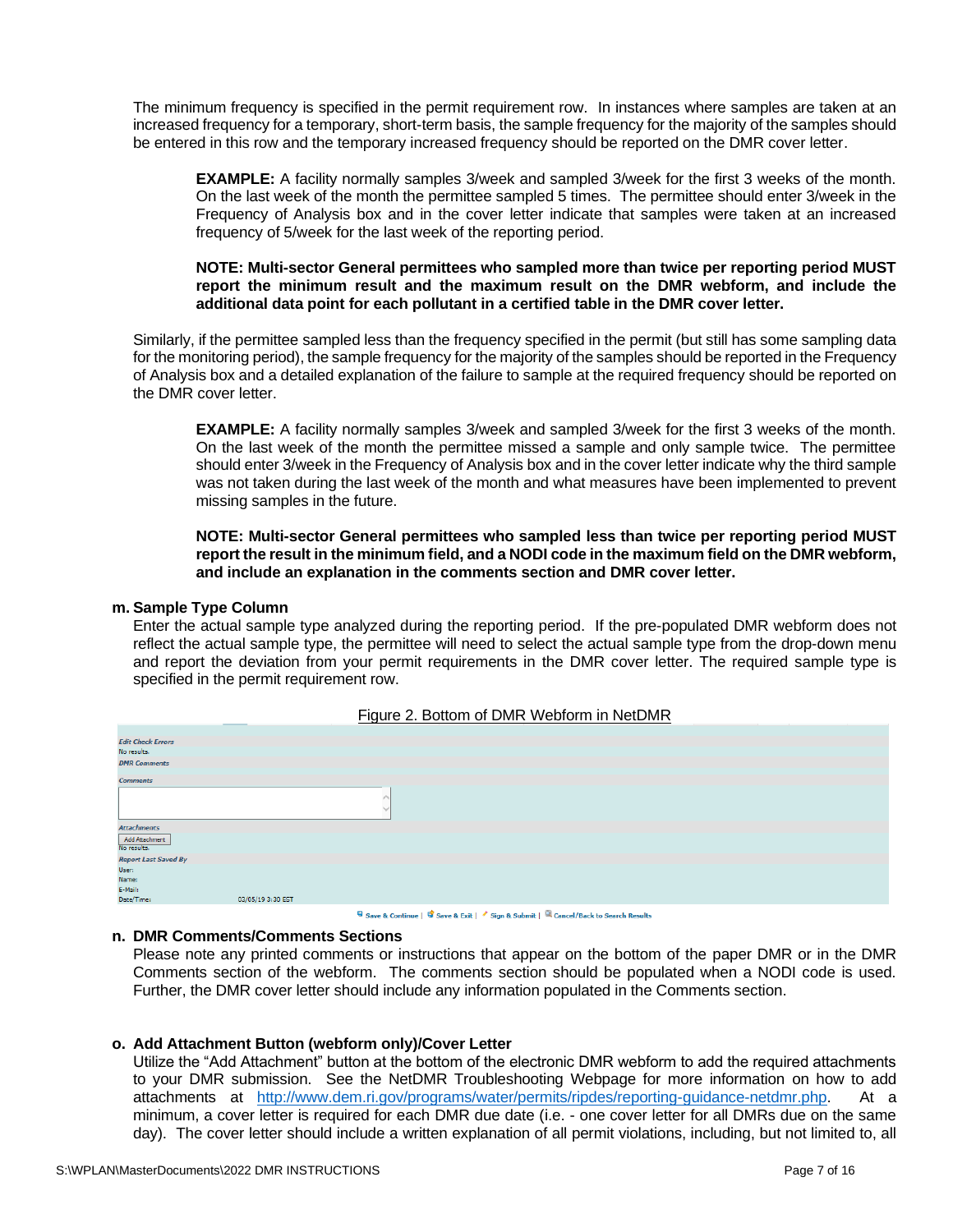permit effluent violations, violations of narrative requirements, violations of reporting requirements and compliance schedules, deviations from all required monitoring frequencies, sample types and units of measurement, as well as the basis for including NODI codes, zero (0) values or MDLs for individual parameters and discharge numbers (outfalls/pipes) or permitted features. For specific NetDMR Attachment requirements related to individually permitted Wastewater Treatment Facilities (WWTFs), please refer to the most updated WWTF O&M guidance entitled "NetDMR Attachment Requirements for WWTF's" at<http://www.dem.ri.gov/wwtf-om> or contact O&M at 401-222-4700.

#### **p. Signature Row (paper DMR)/ Sign and Submit Button (webform)**

If an electronic DMR webform is being submitted, the DMR shall be signed and submitted via the NetDMR signatory process by the authorized facility representative. The authorized representative should meet the requirements of 40 CFR 122.22 as cited in 250 RICR-150-10-1.12 and should already have an approved NetDMR Subscriber Agreement on file at the DEM. If NetDMR is being used to submit electronic DMRs, paper DMRs shall not be submitted to the DEM.

If a paper DMR is allowed by your permit and is being submitted, **AN ORIGINAL DMR FORM AND SIGNATURE IS REQUIRED** (do not send in copies of the signed DMRs). The DMRs shall be signed by the principal executive officer or his/her authorized agent in accordance with 250 RICR-150-10-1.12 of the RIPDES Regulations. If an authorized agent is signing the DMR, and not a principal executive officer, a written authorization must be submitted to the DEM in accordance with 40 CFR 122.22(b)(1) as cited in 250 RICR-150-10-1.12 of the RIPDES Regulations. The written authorization only needs to be submitted once and does not need to be submitted with each DMR. If a different person is to be authorized to sign DMRs, a new written authorization must be submitted for the new agent.

#### **CHAPTER II: WHERE TO SUBMIT THE DMR AND RECORD KEEPING**

Electronic DMRs can only be submitted thorough EPA's NetDMR program service by creating a CDX account, gaining access to the NetDMR program service for RI, and gaining access to the permit.

To begin, go to<https://cdx.epa.gov/> and create a CDX account. Once identity proofing is completed, you can access NetDMR by clicking on your role. Once in NetDMR, you will need to request signatory access to your permit and obtain DEM approval. For more information and guidance, please visit [http://www.dem.ri.gov/ripdesErule.](http://www.dem.ri.gov/ripdesErule) Permittees that have not completed NetDMR access are still required to submit timely DMRs as outlined in their permit.

In addition, permittees shall retain records of all DMRs and all monitoring, including all calibration and maintenance records, all original strip chart recordings from continuous monitoring instrumentation, and copies of all laboratory Certificates of Analysis, for a period of at least 5 years.

#### **NOTE: If there are any violations of permit requirements, a DMR cover letter must be included with your submission which references each violation by date and explains the cause and corrective actions taken.**

To review and verify the data reported in NetDMR, permittees can review their Copy of Records (CORs) in the NetDMR program service, or access their facility compliance information at EPA's Enforcement and Compliance History Online (ECHO) at [http://www.echo.epa.gov](http://www.echo.epa.gov/)

#### **CHAPTER III: DMR CALCULATIONS**

#### **1. Mass Reporting (i.e., Quantity or Loading Columns)**

#### **a. Monthly Average**

When calculating the pollutant load, use the following formula:

Loading (lbs/day) = Concentration (mg/l) x Flow (MGD) x 8.34 (a conversion factor).

Use each sample concentration and multiply it by the flow on the day that the sample was taken and by the conversion factor. The monthly average is calculated using each individual day's loading.

**NOTE**: For the sole purpose of calculating pollutant loads in lb/day, if the concentration value is less than the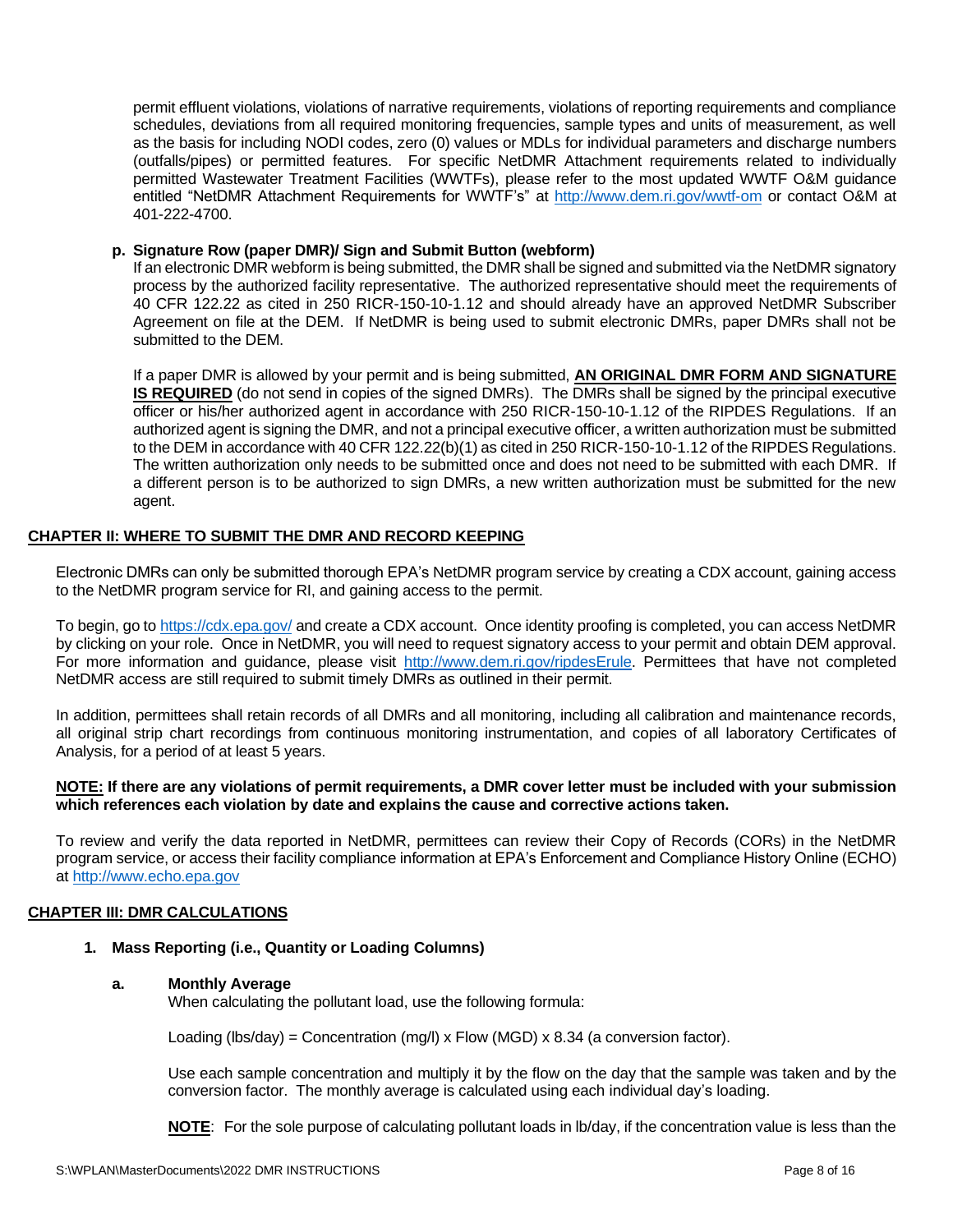detection limit, use the detection limit in mg/l in the loading calculation shown above, not zero.

**EXAMPLE:** The TSS sample results and the flows on the sampling dates are: <5 mg/l (.91 MGD), 75 mg/l (1.01 MGD), 73 mg/l (.98 MGD), and 63 mg/l (1.21 MGD).

The individual loadings are:

5 mg/l x 0.91 MGD x 8.34 = 37.9 lbs/day 75 mg/l x 1.01 MGD x 8.34 = 631.8 lbs/day 73 mg/l x 0.98 MGD x 8.34 = 596.6 lbs/day 63 mg/l x 1.21 MGD x 8.34 = 635.8 lbs/day

The monthly average loading is therefore:

$$
\frac{37.9 + 631.8 + 596.6 + 635.8}{4} = 475.5
$$
 lb. /day

#### **b. Weekly Average**

The rules and format that are used to calculate and report the weekly average concentration (see Chapter III.2.b below) also apply to the weekly average loading.

#### **c. Daily Maximum**

The Daily Maximum Loading is the highest pollutant load calculated during the reporting period using the following equation:

Loading (lbs/day) = Sample Concentration (mg/l) x Flow on the Sample Day (MGD) x 8.34

**EXAMPLE:** A facility has BOD and flow results for the month as follows:

| BOD (mg/l) | Flow (MGD) | Loading (lb/day) |
|------------|------------|------------------|
| 14         | 2.00       | 233.5            |
| 31         | 1.64       | 424.0            |
| 22         | 1.82       | 333.9            |
| 45         | 1.52       | 570.5            |
| 13         | 1.90       | 206.0            |
| 16         | 1.85       | 246.9            |
| 37         | 1.87       | 577.0            |
| 31         | 1.90       | 491.2            |

From the above information the daily maximum loading from the facility is 577.0 lb/day. Please note that the daily maximum loading does not necessarily occur on the same day as the daily maximum concentration.

#### **2. Concentration Reporting (i.e., Quality or Concentration Columns)**

#### **a. Monthly Average**

The monthly average is the sum of all the sample results divided by the number of samples.

**EXAMPLE:** A facility is required to take two BOD samples a week.

The sample results are: Week 1: 30 mg/l and 25 mg/l Week 2: 27 mg/l and 18 mg/l Week 3: 14 mg/l and 41 mg/l Week 4: 38 mg/l and 23 mg/l

The monthly average BOD concentration is: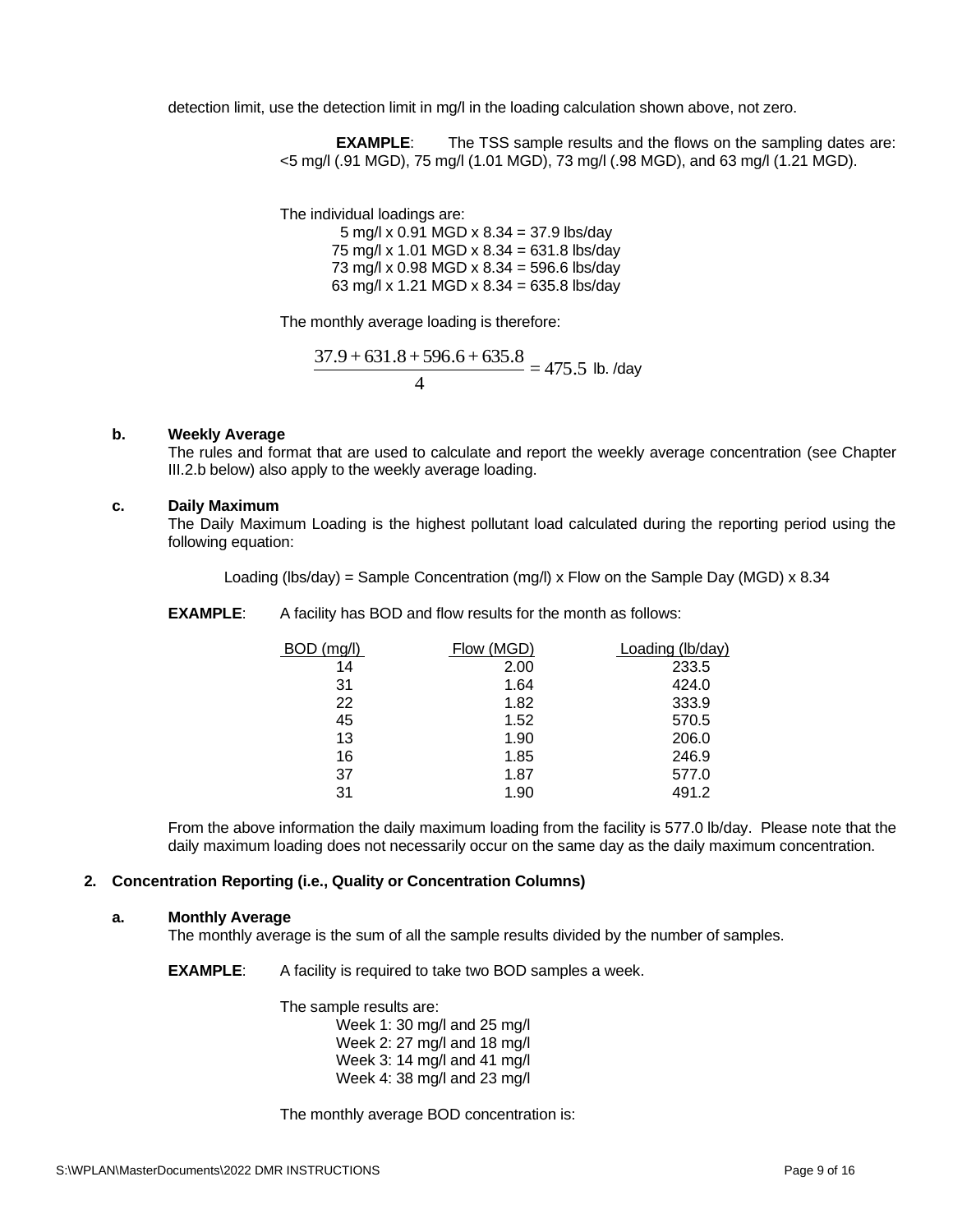$$
\frac{30+25+27+18+14+41+38+23}{8} = 27.0
$$
 mg l

#### **b. Weekly Average**

The weekly average concentration is the average of the sample results from Sunday through Saturday, inclusive, of each week. The highest calculated weekly average should be recorded on the DMR.

**EXAMPLE**: Using the same facility data the weekly averages for the month would be:

Week One: 
$$
\frac{30 + 25}{2} = 27.5
$$
 mg/l

\nWeek Two:  $\frac{27 + 18}{2} = 22.5$  mg/l

\nWeek Three:  $\frac{14 + 41}{2} = 27.5$  mg/l

\nWeek Four:  $\frac{38 + 23}{2} = 30.5$  mg/l

Since Week Four had the highest average, 30.5 mg/l, that value is recorded on the DMR for Weekly Average. **NOTE**: For those weeks that are split between two (2) months, calculate the weekly average using the daily values from the two (2) months. Include this weekly average value with the month that contains the greatest number of days for that week.

|    |    |    | October |    |    |    |
|----|----|----|---------|----|----|----|
| S  | М  |    | W       |    | F  | S  |
| 4  | 2  | 3  | 4       | 5  | 6  | 7  |
| 8  | 9  | 10 | 11      | 12 | 13 | 14 |
| 15 | 16 | 17 | 18      | 19 | 20 | 21 |
| 22 | 23 | 24 | 25      | 26 | 27 | 28 |
| 29 | 30 | 31 |         |    |    |    |

|    |    |    | October |    |    |    |
|----|----|----|---------|----|----|----|
| S  | M  |    | W       |    | F  | S  |
| 1  | ົ  | 3  | 4       | 5  | 6  |    |
| 8  | 9  | 10 | 11      | 12 | 13 | 14 |
| 15 | 16 | 17 | 18      | 19 | 20 | 21 |
| 22 | 23 | 24 | 25      | 26 | 27 | 28 |
| 29 | 30 | 31 |         |    |    |    |

The results from October 29 (Sunday), 30, and 31 would be used with November 1, 2, 3, and 4 (Saturday) to calculate the weekly average. Since four (4) days of that week are in November and only three (3) days are in October, the weekly average value is considered part of November's results.

**NOTE**: If a permittee is required to report a weekly average but only samples once a week or less, the weekly average is the same as the daily maximum. Therefore, the same value should be entered in both the "Weekly Average" column and the "Daily Maximum" column of the DMR.

#### **c. Daily Maximum**

The daily maximum is the highest observed daily sample result for the reporting period. **NOTE:** If the permit requires grab samples and multiple grab samples are taken in a given day, the daily value is the average of all grab samples taken in a given calendar day.

#### **3. Percent Removal Reporting**

Unless the permit specifies otherwise, the percent removal **must** be calculated using the monthly average concentrations for influent and effluent. The formula for calculating percent removal is:

> mo. avg. influent conc.(mg/l) - mo. avg. effluent conc.(mg/l)  $\chi$  100 % mo.avg. influent conc.(mg/l)

**EXAMPLE:** A facility's monthly average influent TSS concentration is 270 mg/l and its monthly average effluent TSS concentration is 23 mg/l. The facility's TSS percent removal is: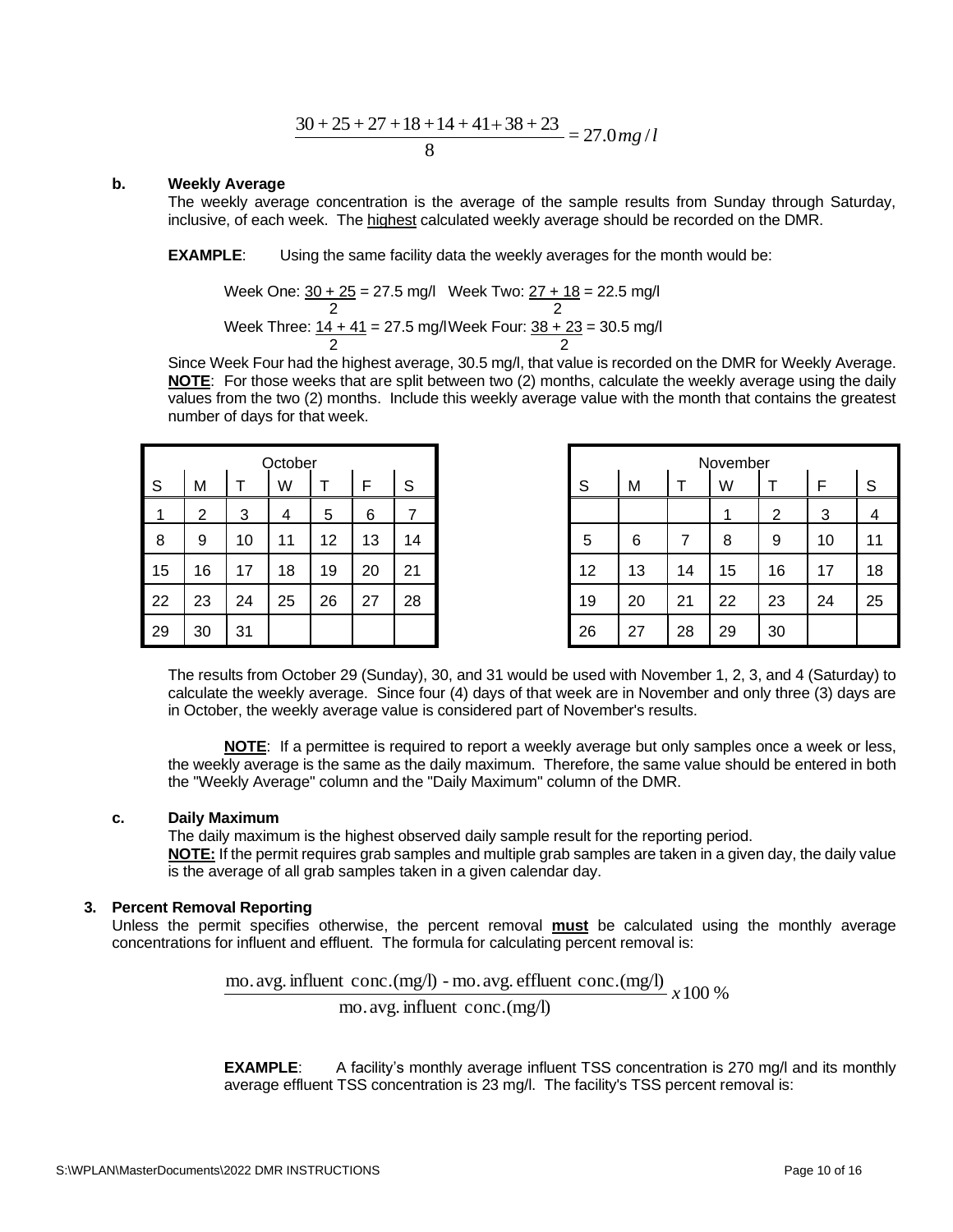$$
\left(\frac{270 - 23}{270}\right) x 100\% = 91.5\%
$$

#### **4. Bacteria Reporting (i.e., fecal coliform, total coliform, enterococci, etc.)**

If the lab report states the result is "ND" or "non-detect", <#, "below detection" or "BDL", "trace" or "TR", etc., then you are required to report the minimum detection limit (MDL) as the value in the DMR/webform and notify the DEM the sample result was below the detection limit for the parameter(s) in your cover letter. If any of the sample measurements are reported as "too numerous to count", or "TNTC", the permittee shall report a value of 24,000,000 as the value in the DMR/webform and shall use a value of 24,000,000 for this sample in the geometric mean calculations. It is the permittee's responsibility to ensure that a sufficient number of dilutions are used to allow the measurement of the actual bacteria concentration. If any of the bacteria concentrations are reported as TNTC, a detailed explanation of the TNTC result, including the dilutions used in the testing, must be submitted with the DMR cover letter.

**NOTE:** Reporting of TNTC bacteria results in the cover letter is in addition to the reporting requirements from Part II of the permit (i.e., In addition to reporting these results in the DMR cover letter, you must immediately report these results by calling DEM at (401) 222-4700 or (401) 222-3070 at night.). If the "Most Probable Number", or "MPN" method is used, the actual values from the MPN table must be used and they should not be rounded. If multiple bacteria samples are collected for the monitoring period, the "average" results shall be calculated using the geometric mean. If multiple bacteria samples are collected during a given reporting day the geometric mean of all sample taken on that day shall be reported as the daily value for that day.

#### **a. Monthly and Weekly Geometric Means**

The monthly and weekly geometric means shall be calculated using the following formula:

Geometric mean  $=$  (all the individual results multiplied together)  $1/total no.$  of samples

**EXAMPLE**: A facility is required to sample fecal coliform twice a week for eight (8) samples a month. The sample results for a month are:

> Week One: 210 MPN and 50 MPN Week Two: 653 MPN and 332 MPN Week Three: 170 MPN and 400 MPN Week Four: 7 MPN and 200 MPN

The monthly geometric mean is:

 $(210 \times 50 \times 653 \times 332 \times 170 \times 400 \times 7 \times 200)^{-1/8} = 146.9$  MPN

The weekly geometric means are:

Week One :  $(210 \times 50)^{-1/2} = 102.5$  MPN

Week Two:  $(653 \times 332)^{1/2} = 465.6$  MPN

Week Three :  $(170 \times 400)^{1/2} = 260.8 \text{ MPN}$ 

Week Four:  $(7 \times 200)^{1/2} = 37.4 \text{ MPN}$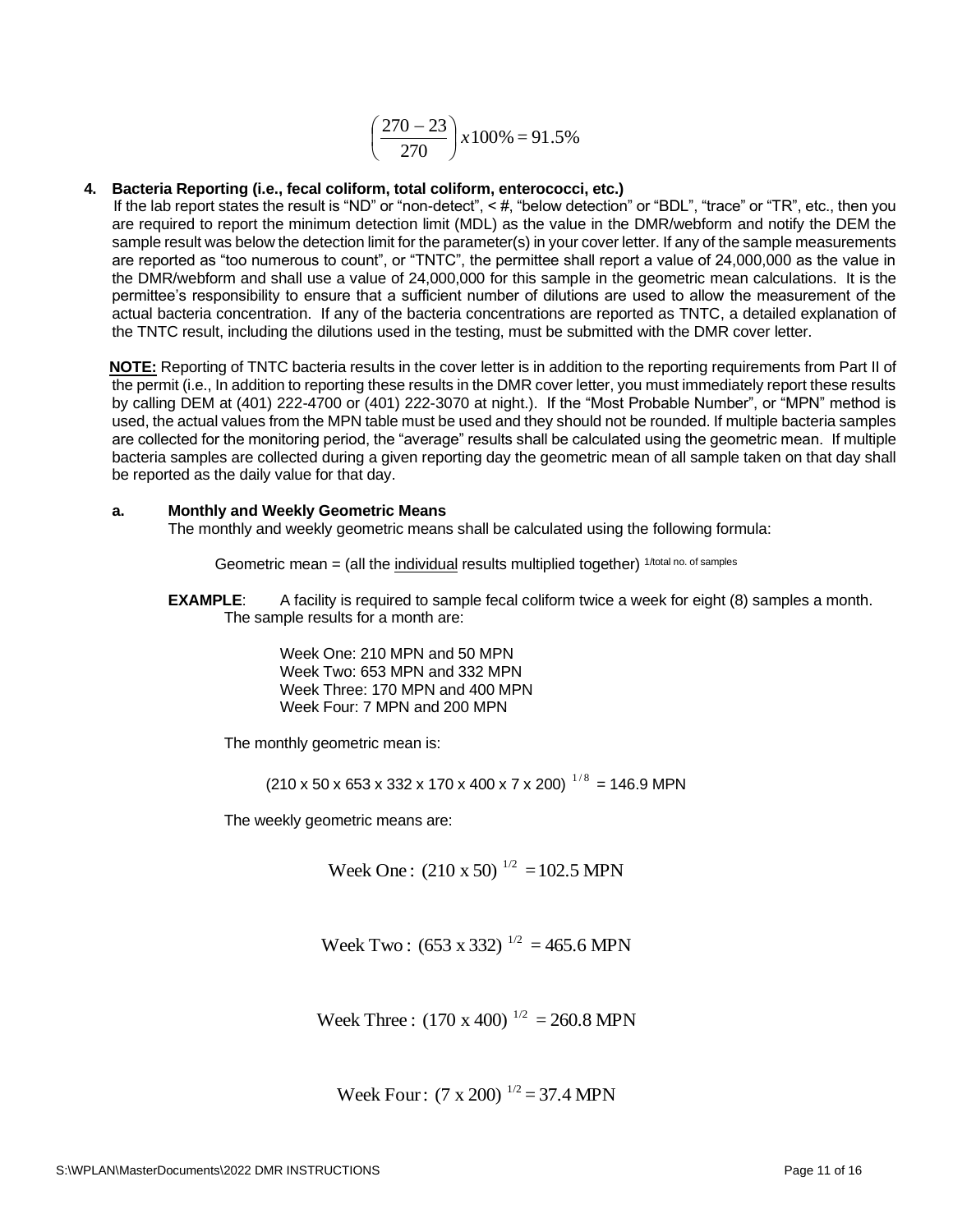Since 465.6 MPN is the highest weekly geometric mean that figure should be recorded on the DMR.

**NOTE**: For the sole purpose of calculating geometric means all samples that are reported as <1 MPN using the IDEXX Method or <2 MPN using the MPN Method shall be treated as being equal to one (1) or two (2), respectively. If the minimum detection limit (MDL) is higher, please use the MDL value for calculating geometric means. Any non-compliance of MDLs must be reported in the cover letter attached to the DMR submission.

**EXAMPLE:** The daily fecal coliform results (using MPN Method) for a week long sampling period are:

100 MPN, <2 MPN, 60 MPN, 375 MPN, 120 MPN, <2 MPN, <2 MPN

The weekly geometric mean is:

 $(100 \times 2 \times 60 \times 375 \times 120 \times 2 \times 2)$  1/7 = 21.6 MPN

**EXAMPLE**: The Fecal Coliform results for the month are:

310 MPN, <2 MPN, 150 MPN, 275 MPN

The monthly geometric mean is:

 $(310 \times 2 \times 150 \times 275)^{1/4} = 71.1$  MPN

#### **b. Daily Geometric Means**

If a permittee takes multiple bacteria samples over the course of a calendar day, the geometric mean of all of the samples taken for that day shall be calculated and the calculated value shall be the daily value used for determining compliance with the daily maximum limit.

**NOTE:** This only applies to the daily maximum limits. For the purposes of calculating monthly and weekly geometric means, all individual sample results for the given month or week shall be used.

**EXAMPLE:** A facility samples fecal coliform twice a day four times a month.

The sample results for a month are:

Day One: 110 MPN and 60 MPN Day Two: 200 MPN and 150 MPN Day Three: 270 MPN and 140 MPN Day Four: 60 MPN and 100 MPN

The daily bacteria concentrations used for daily maximum reporting are:

Day One:  $(110 \times 60)^{1/2} = 81.2$  MPN

Day Two:  $(200 \times 150)^{1/2} = 173.2$  MPN

Day Three :  $(270 \times 140)^{1/2} = 194.4 \text{ MPN}$ 

Day Four:  $(60 \times 100)^{-1/2} = 77.5$  MPN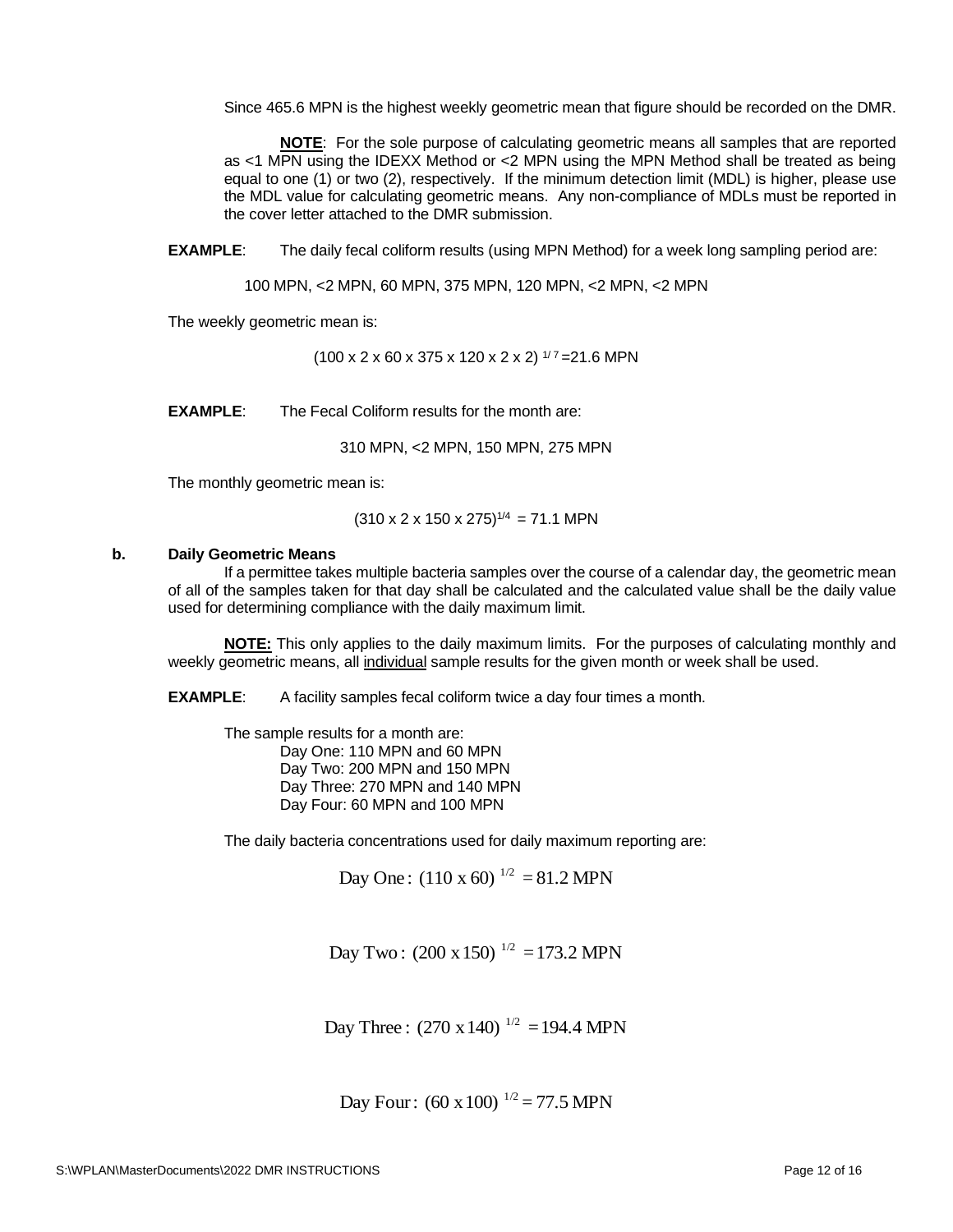Since 194.4 MPN is the highest daily geometric mean that figure should be recorded on the DMR as the daily maximum value.

#### **c. Split Sample Reporting**

In cases where the sample measurements are reported as "too numerous to count", or "TNTC", for future samples the permittee may opt to analyze split samples at different dilutions to expand the detectable range and avoid using a value of 24,000,000 for the geometric mean calculations.

**Example A:** A facility samples for Enterococci coliform at 1x and 10x dilutions and the sample result are:

1x dilution: <1 MPN 10x dilution: 121 MPN

The <1 value is substituted with 1. The geomean of both samples is:

 $(1 \times 121)^{1/2}$  = 11 MPN

The reported result for this sample is 11 MPN

**Example B:** A facility samples for Enterococci coliform at 1x and 10x dilutions and the sample result are: 1x dilution: 1 MPN 10x dilution: 16 MPN

The geomean of both samples is:

 $(1 \times 16)^{1/2}$  = 4 MPN

The reported result for this sample is 4 MPN

- **Example C:** A facility samples for Enterococci coliform at 1x and 10x dilutions and the sample result are: 1x dilution: >2,419.6 MPN 10x dilution: 5,000 MPN Discard the greater than value for the 1x dilution and report the 10x dilution results. The reported result for this sample is 5,000 MPN
- **Example D:** A facility samples for Enterococci coliform at 1x and 10x dilutions and the sample result are: 1x dilution: >2,419.6 MPN 10x dilution: 900 MPN Calculate geo mean using 24,000,000 and 900 unless you can prove the greater than value was invalid (i.e., it failed QA/QC) The reported result for this sample is 146969 MPN
- **Example E:** A facility samples for Enterococci coliform at 1x and 10x dilutions and the sample result are: 1x dilution: >2,419.6 MPN 10x dilution: <10 MPN Calculate geo mean using 24,000,000 and 10 unless you can prove the greater than value was invalid (i.e., it failed QA/QC) The reported result for this sample is 15492 MPN

The following table summarizes the different result scenarios: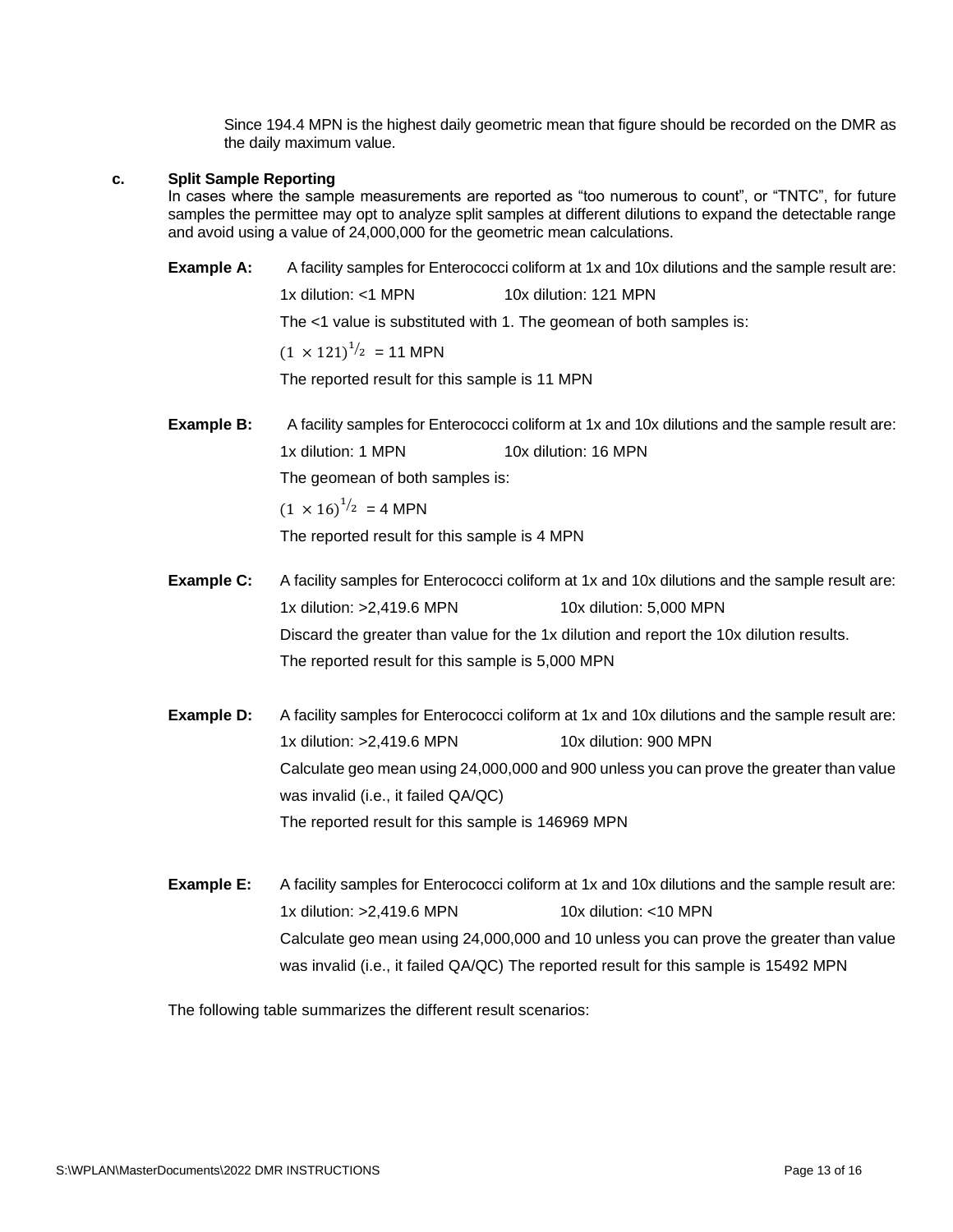|                 | <b>Analysis Results</b>             |                                         | <b>DMR</b>                       |                                                                                                                                                                                                              |  |
|-----------------|-------------------------------------|-----------------------------------------|----------------------------------|--------------------------------------------------------------------------------------------------------------------------------------------------------------------------------------------------------------|--|
| <b>Scenario</b> | <b>1x Dilution</b><br><b>Result</b> | 10x<br><b>Dilution</b><br><b>Result</b> | <b>Reported</b><br><b>Result</b> | <b>Instructions</b>                                                                                                                                                                                          |  |
| A               | $<$ 1                               | 121                                     | 11                               | Substitute (1x dilution) value with 1 and report<br>geomean of both samples                                                                                                                                  |  |
| B               |                                     | 16                                      | 4                                | Report geomean of both samples                                                                                                                                                                               |  |
| C               | >2,419.6                            | 5,000                                   | 5,000                            | Discard (1x dilution) value and report (10x<br>dilution) value                                                                                                                                               |  |
| D               | >2,419.6                            | 900                                     | 146969                           | Calculate geo mean using 24,000,000 and 900<br>unless you can prove the greater than value<br>was invalid (i.e., it failed QA/QC). Contact the<br>laboratory for QA/QC and improve collection<br>procedures. |  |
| Е               | >2,419.6                            | $<$ 10                                  | 15492                            | Calculate geo mean using 24,000,000 and 10<br>unless you can prove the greater than value<br>was invalid (i.e., it failed QA/QC). Contact the<br>laboratory for QA/QC and improve collection<br>procedures.  |  |

## **5. Maximum and Minimum Value Reporting**

If a permit includes maximum, average, and/or minimum reporting requirements (i.e., pH, Dissolved Oxygen, etc.) the permittee must report the highest individual sample result for the reporting period as the "maximum" value and the lowest individual sample result for the reporting period as the "minimum" value. The average is the mathematical average of all sample results. Any individual sample results greater than the maximum permit limit or less than the minimum permit limit shall be considered separate violations and must be reported as such in the number of exceedances column on the DMR/webform.

**NOTE: Multi-sector General permittees who sampled less than twice per reporting period MUST report the result in the minimum field, and a NODI code in the maximum field on the DMR webform, and include an explanation in the comments section and DMR cover letter. Multi-sector General permittees who sampled more than twice per reporting period MUST report the minimum result and the maximum result on the DMR webform, and include the additional data point for each pollutant in a certified table in the DMR cover letter. See Chapter I.2.i(4) and I.2.l of this document for more information.** 

## **6. Grab Sample Reporting**

If a permittee takes multiple grab samples over the course of a calendar day (i.e., Total Residual Chlorine) and the permit requires "monthly average", "weekly average", and "daily maximum" reporting, the average of all of the samples taken for a given day shall be calculated and the calculated value shall be the daily value used for determining compliance with the daily maximum limit.

**EXAMPLE**: A facility samples Total Residual Chlorine twice a day four times a month.

The sample results for a month are: Day One: 75 ug/l and 62 ug/l Day Two: 103 ug/l and 50 ug/l Day Three: 71 ug/l and 64 ug/l Day Four: 63 ug/l and 102 ug/l The daily concentrations used for daily maximum reporting are: Day One:  $75 + 62 = 68.5$  ug/l Day Two:  $103 + 50 = 76.5$  ug/l 2 2 Day Three:  $\frac{71 + 64}{ }$  = 67.5 ug/l Day Four:  $\frac{63 + 102}{ }$  = 82.5 ug/l 2 2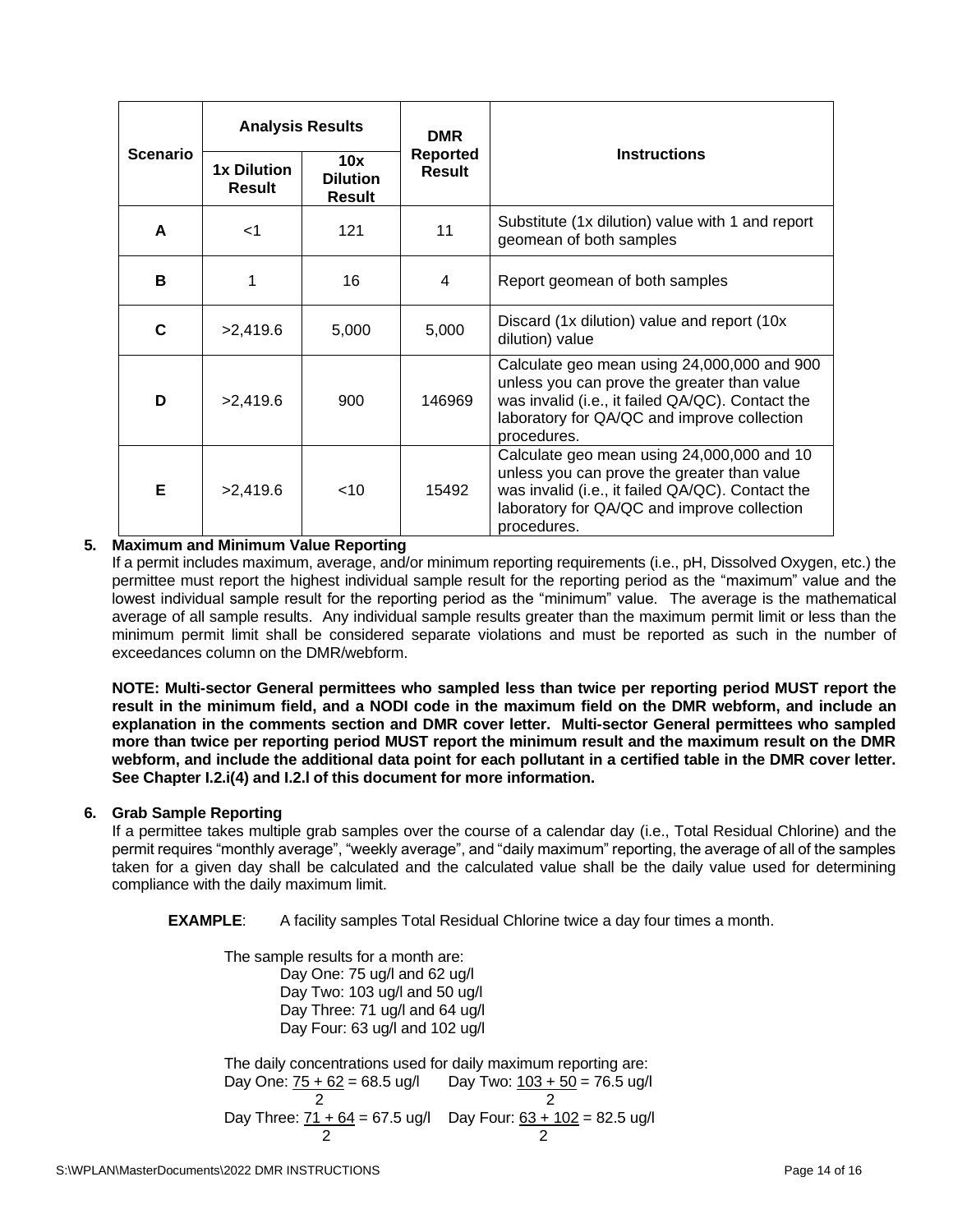Since 82.5 ug/l is the highest daily average of the grab samples that figure should be recorded on the DMR as the daily maximum value. The "monthly average" and "weekly average" results shall be calculated as described above using the average of all grab samples taken during a given month or week.

**NOTE:** This method only applies if the permit requires "daily maximum" reporting. If the permit required "maximum" reporting, the highest individual grab sample result would be reported.

#### **7. Flow Reporting**

Unless specified otherwise in the permit, the monthly average flow is to be calculated by dividing the total flow discharged for a given month by the number of days in which there was a discharge during the month. If a given month had 30 days, but the facility only discharged wastewater on 25 days, the monthly average flow would be determined by dividing the total volume discharged during the month by 25 days. If the reporting period consists of more than one month (i.e., quarterly or annual reporting), the monthly average flow to be reported on the DMR is the highest monthly average flow for all of the months in the reporting period. The daily maximum flow is the highest daily flow observed during the reporting period.

#### **8. Rounding Reporting Data**

When reporting sample results on DMRs, the data shall be rounded to either the tenths decimal place (i.e., for a % removal limit of 85% report the data in the example from Part III.3 above as 91.5%) or, if the permit limit has more decimal places, to the number of decimal places included in the permit (i.e., for a monthly average copper limit of 5.78 ug/l analytical results of 6.0 ug/l and 5.5 ug/l would be reported as 5.75 ug/l).

#### 9. **Reporting Monthly Averages for Quarterly Reporting**

If quarterly monitoring is required for a parameter with a monthly average or daily maximum limit and only one sample is collected for that parameter during the quarter, then the single sample result for the quarter is the monthly average and/or daily maximum value to be reported in the DMR. If the permittee samples for the parameter during multiple months in a quarter, then the **highest monthly average and/or daily maximum value is the value to be reported on the DMR.** The additional sample results should be included in either the DMR Cover Letter or Detection Limit Summary Table as attachments. For example, if the permittee collects the following samples:

| <b>Sampling Date</b> | Sample Results (mg/L) |
|----------------------|-----------------------|
| January 4, 2021      | $2.3 \text{ mg/L}$    |
| February 19, 2021    | $0.1 \text{ mg/L}$    |
| March 3, 2021        | 2.5 mg/L              |
| March 18, 2021       | $0.1$ mg/L            |

The daily maximum to be reported on the quarterly DMR would be 2.5 mg/L, as the highest daily average for any given day of sampling was March 3, 2021 (one sample at 2.5 mg/L). The monthly average to be reported on the quarterly DMR would be 2.3 mg/L, the average of the January sample results, which was higher than the February average (0.1 mg/L) and the March average  $([2.5+0.1]/2 = 1.3$  mg/L). If the permittee collects only one sample during the quarter, such as in the case below:

| ⊇ate                                              | `ample .      |
|---------------------------------------------------|---------------|
| San                                               | ≅ma/∟         |
| --                                                | ≀esults       |
| пршю                                              | Sar           |
| $\overline{\phantom{0}}$<br>2021<br>19<br>ebruary | ma/L<br>ັບ. . |

The monthly average and daily maximum to be reported on the quarterly DMR would be 0.1 mg/L.

#### **CHAPTER IV: ANALYTICAL METHODS**

Unless alternative methods are specifically identified in the permit, all sampling and testing procedures must be conducted in accordance with the sampling, preservation, and analysis procedures approved under 40 CFR Part 136. All sampling conducted using 40 CFR Part 136 approved methods must be reported either on the DMR (for pollutants listed on the DMR) or attached to the DMR as supplementary information (for any pollutants not included on the DMR) with the certification statement (see Chapter V) and appropriate signature (see 250 RICR-150-10-1.12). Any samples that do not meet the 40 CFR Part 136 procedures, including sample hold time, must not be reported on the DMR, and instead must be recorded in the DMR cover letter. Failure to meet the requirements of 40 CFR Part 136 is not a valid reason to fail to report effluent data. Failure to meet the permit's minimum sample frequencies is a permit violation and shall be reported to the DEM in accordance with Part II of the permit and shall also be explained in the DMR cover letter. See Chapter I.i.9 "Missing or unavailable data"